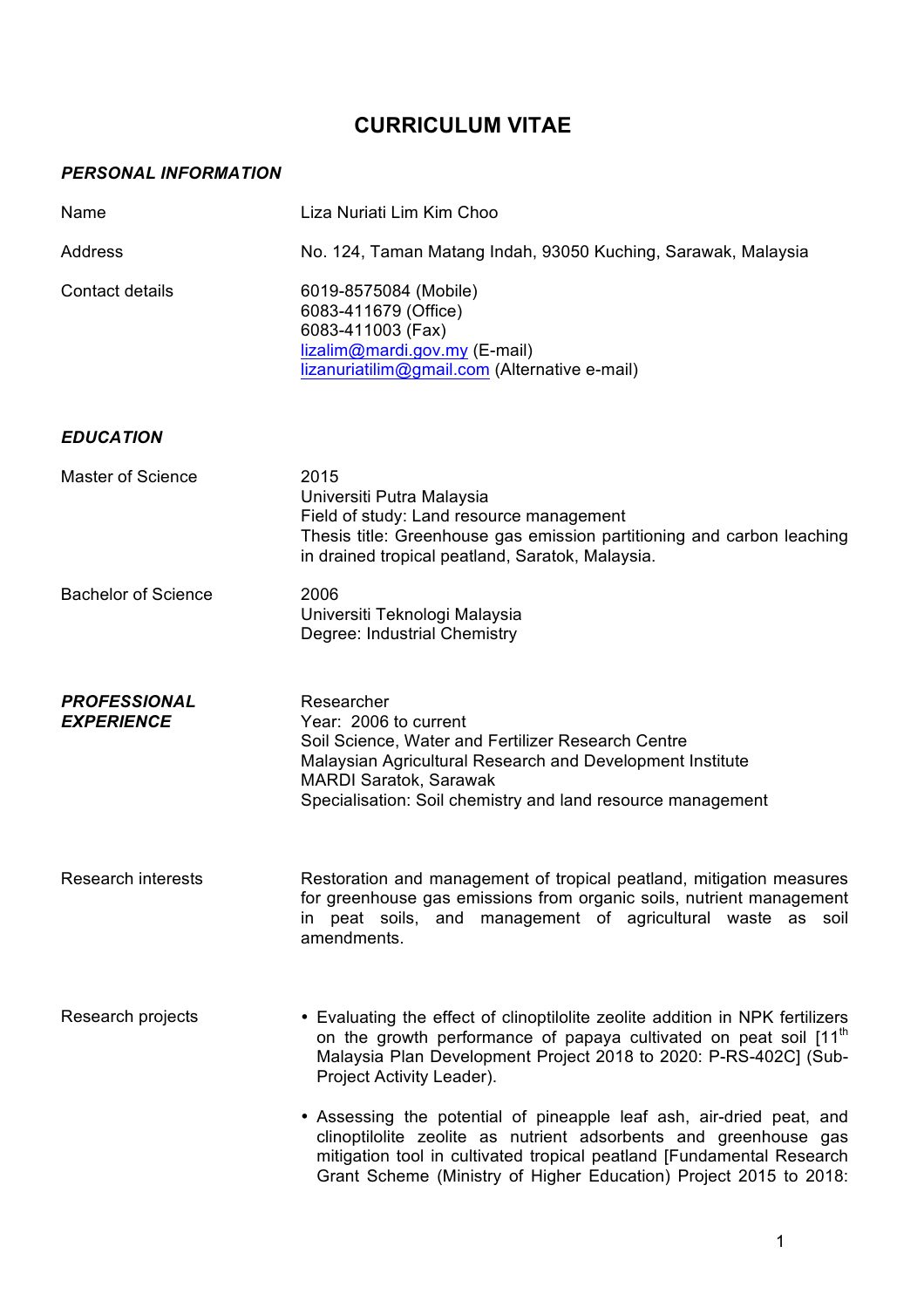FRGS/1/2015/WAB01/MOA/02/2] (Project Leader).

- Development of selected fruit production systems to address the effects of climate change [11<sup>th</sup> Malaysia Plan Development Project 2018 to 2020: P-RS-402] (Collaborator).
- Nutrient management for selected local rice varieties in Batang Lupar [EPP11 Project 2016: K-RIN09] (Collaborator).
- Potential of industrial crops as greenhouse gas emission mitigation strategy on tropical peat soil [10<sup>th</sup> Malaysia Plan Development Project 2013 to 2014: P-RS-146] (Collaborator).
- Studies on management for conservation of tropical peatland  $[9<sup>th</sup>]$ Malaysia Plan Development Project 2006 to 2010: RM9-79] (Project Team Member)
- Restoration of tropical peatland to promote sustainable use of renewable natural resources [RESTORPEAT International Project 2007 to 2009: NI/0063/10] (Collaborator).
- Evaluation of peat filter for laboratory wastewater treatment and volatile chemical adsorbent [MARDI Short Term Grant Project 2008 to 2009: JP-RS-0132] (Project Leader).

*PUBLICATIONS* **Choo, L.N.L.K.,** Ahmed, O.H., Nik Majid, N.M., and Ab Aziz, Z.F. (2019). Improving nitrogen availability on a tropical peat soil cultivated with *Ananas comosus* L. Merr. Using pineapple residue ash. *Journal of Soil Science and Plant Nutrition*, doi: 10.1007/s42729-019-00154-4

> **Choo, L.N.L.K.** and Ahmed, O.H. (2019). Pineapple residue ash: a greenhouse gas mitigation tool for tropical peat soils. In: MARDI Science and Technology Exhibition (MSTE) 2019, 29-30 October 2019, MAEPS, Serdang.

> Jeffary, A.V., Ahmed, O.H., Heng, R.K.J., and **Choo, L.N.L.K.** (2019). Horizontal and vertical emissions of methane from peat soils. *Journal of Bangladesh Agricultural University* 17(3): 359-362

> Jeffary, A.V., Ahmed, O.H., Heng, R.K.J., **Choo, L.N.L.K.,** and Omar, L. (2019). Horizontal and vertical emissions of carbon dioxide and methane from a tropical peat soil cultivated with pineapple (Ananas comosus (L.) Merr.). *Sustainable Agriculture Research* 8(3): 1-11

> **Choo, L.N.L.K.,** and Ahmed, O.H. (2018). Pineapple residue ash: the solution for nitrogen loss in peat. In: MARDI Science and Technology Exhibition (MSTE) 2018, 8-10 October 2018, Malacca.

> **Choo, L.N.L.K**., Ahmed, O.H., and Razak, N.A. (2018). Comparison of nutrient adsorption abilities of pineapple residue ash, clinoptilolite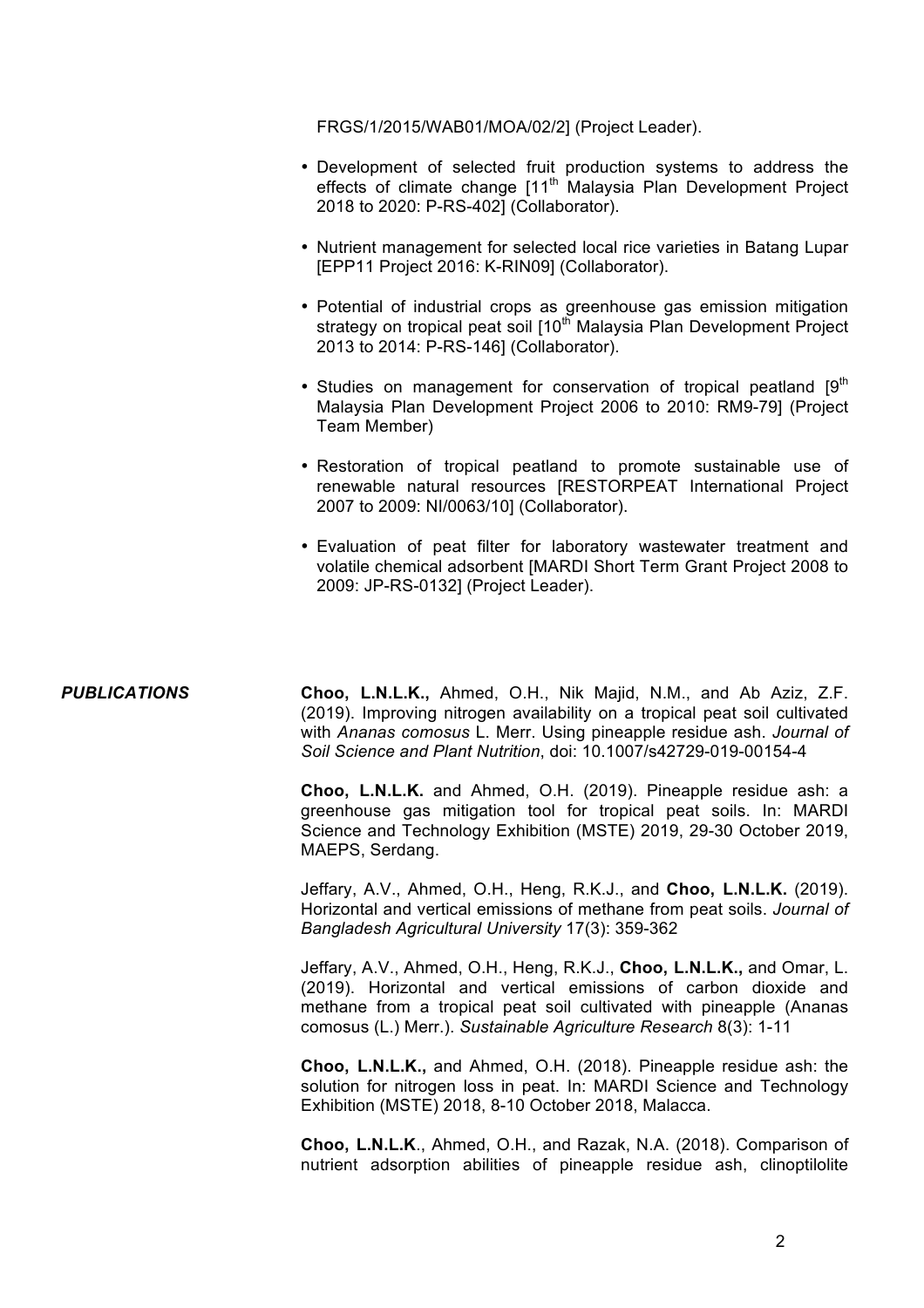zeolite, and air-dried peat. Technical Report for Agrobiodiversity and Environment Research Centre Project Monitoring, 12-14 January 2018, Port Dickson; pp. 44-48.

**Choo, L.N.L.K.** and Ahmed, O.H. (2018). Effect of pineapple residue ash, clinoptilolite zeolite, and air-dried peat on soil greenhouse gas emissions of a drained tropical peatland cultivated with pineapple. Technical Report for Agrobiodiversity and Environment Research Centre Project Monitoring, 12-14 January 2018, Port Dickson; pp. 49- 53.

**Choo, L.N.L.K.** and Ahmed, O.H. (2018). Assessing the contribution of microbial respiration, root respiration, and oxidative peat decomposition to carbon dioxide emission from pineapple cultivation on a tropical peat soil. In: Proceeding of the 3<sup>rd</sup> ASEAN Microbial Biotechnology Conference 2018, 24-26 April 2018, Kuching, Sarawak: Accepted.

Norziana, Z.Z., **Choo, L.N.L.K.,** Muhammad Zamir, R., Mohd Safidin, K, Theena M., and Illani Zuraihah, I. (2018). An overview of Malaysian guidelines on soil testing and its application for nutrient classification. In: Proceedings of the FFTC-TARI International Workshop on Soil and Plant Tissue Analysis – Testing methods QA/QC data interpretation and application, 12-13 September 2018, Taiwan, pp. 97-104.

Ahmed, O.H., Jeffary, A., Luta, W., and **Choo, L.N.L.K.** (2018). Tropical peat soil and transportation of greenhouse gases. UPM University Press, Serdang, Selangor, Malaysia: 120 pp.

**Choo, L.N.L.K.** and Ahmed, O.H. (2017). Methane emission from pineapple cultivation on a tropical peatland at Saratok, Malaysia. *Sustainable Agriculture Research* 6(3): 64-74.

**Choo, L.N.L.K.** and Ahmed, O.H. (2017). Nitrous oxide emission of a tropical peat soil grown with pineapple at Saratok, Malaysia. *Sustainable Agriculture Research* 6(3): 75-84.

**Choo, L.N.L.K.** and Othman, R.R. (2017). Towards wise use of tropical peatland from an agriculture perspective in Malaysia. Country Report for ASEAN-CHINA Workshop on Sustainable Management of Agricultural Peatland, 31 July – 03 August 2017, Jakarta and Batam, Indonesia; pp. 1-48.

**Choo, L.N.L.K.** and Ahmed, O.H. (2017). Greenhouse gas emission from pineapple cultivation on a tropical peat soil. In: Proceedings of the International Conference on Sustainable Soil Management 2017, 4-7 April, Bintulu, Sarawak; pp. 10-13.

**Choo, L.N.L.K.,** Ahmed, O.H., Jalloh, M.B., and Jol, H. (2017). Greenhouse gas emission from pineapple cultivation on drained tropical peat soils. In: *Advances Tropical Soil Science Volume 4*, UPM University Press, Serdang, Selangor, pp. 100-124.

Luta, W., Ahmed, O.H., Heng, R.K.J., and **Choo, L.N.L.K.** (2017). Water table fluctuation and carbon dioxide emission from a tropical peat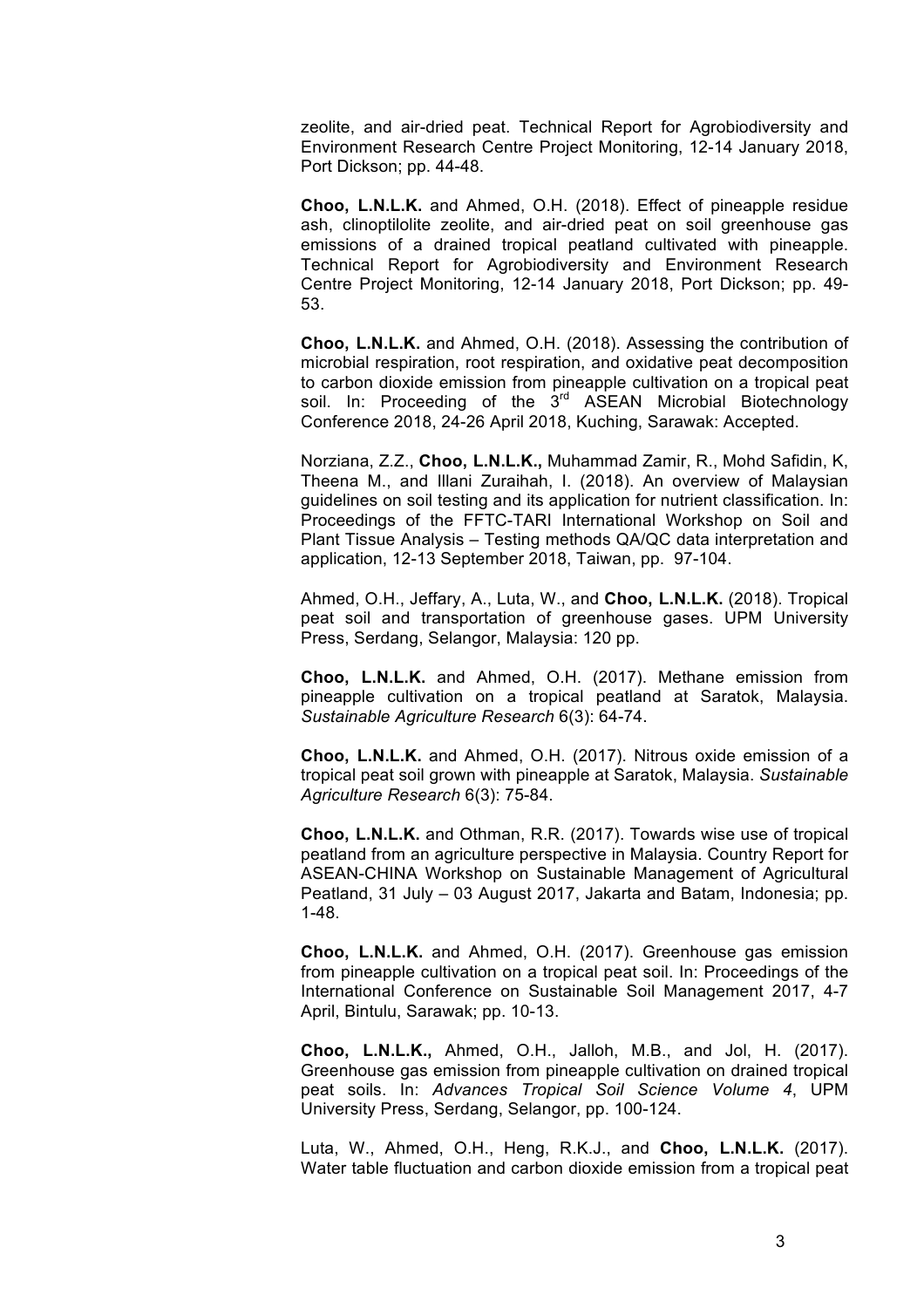soil cultivated with pineapples (*Ananas comosus* L. Merr.). *International Journal of Bioscience* 10(1): 172-178.

Wijedsa, L.S., Jauhiainen, J., Kononen, M., Lampela, M., Vasander, H., LeBlanc, M.C., **Choo, L.N.L.K.,** et al. (2017). Denial of long-term issues with agriculture on tropical peatlands will have devastating consequences. *Global Change Biology* 23(3): 977-982.

Jeffary, A., Ahmed, O.H., Heng, R.K.J., and **Choo, L.N.L.K**. (2016). Horizontal and vertical emissions of methane from a drained tropical peat soil cultivated with pineapple (*Ananas comosus* (L.) Merr.). *International Journal of Bioscience* 5(5): 10-18.

**Choo, L.N.L.K.** and Ahmed, O.H. (2016). Partitioning carbon dioxide emission and dissolved organic carbon leaching of a tropical peat soil grown with pineapple at Saratok, Malaysia. In: Abstract Book for 15<sup>th</sup> International Peat Congress 2016, 15-19 August, Kuching, Sarawak; pp. 202.

**Choo, L.N.L.K.** and Ahmed, O.H. (2016). Nitrous oxide emission of a tropical peat soil grown with pineapple at Saratok, Malaysia. In: Proceeding of the Soil Science Conference of Malaysia 2016, 5-7 April 2016, Kuala Terengganu; pp. 109-112.

**Choo, L.N.L.K.** and Norlida, N.H. (2016). Pertanian Pintar Iklim (CSA): Satu pendekatan strategic bagi pengurusan tanah gambut tropika yang mampan di Asia Tenggara. In: Abstract for Persidangan Kebangsaan Our Food Our Future, 8 November 2016, Serdang, Selangor.

**Choo, L.N.L.K.** and Sekot, S. (2016). Tanah gambut tropika dan perubahan iklim. Agromedia: Edisi Khas Persidangan Kebangsaan Agrobiodiversiti ke-3 (NAC 2016); pp. 9-11.

Norziana Z.Z., Illani Zuraihah, **Choo, L.N.L.K.,** Mohd Fairuz, M.S., Mohammad Hariz, A.R., Shadatul Azdawiya, A.T., Fauzi, J., and Mohamad Zabawi, A.G. (2016). Effects of different organic amendments on soil organic carbon, nitrogen, and rice yield of a paddy field in MADA. Technical report for Crop and Soil Science Research Centre (SS) 2015, pp. 179.

**Choo, L.N.L.K.** and Ahmed, O.H. (2015). Partitioning – A new technique for soil carbon dioxide emission measurement on peat. In: MARDI Science and Technology Exhibition (MSTE) 2015, 25-27 August 2015, MAEPS Serdang.

Ahmed, O.H. and **Choo, L.N.L.K.** (2015). Greenhouse gas emission and carbon leaching in pineapple cultivation on tropical peat soil. UPM University Press, Serdang, Selangor, Malaysia, ISBN 9789673444748; pp. 1-157.

**Choo, L.N.L.K.** and Ahmed, O.H. (2015). Methane emission from a cultivated tropical peat soil at Saratok, Malaysia. In: Proceedings of the Soil Science Conference of Malaysia 2015, 7-8 April 2015, Putrajaya, pp. 224-227.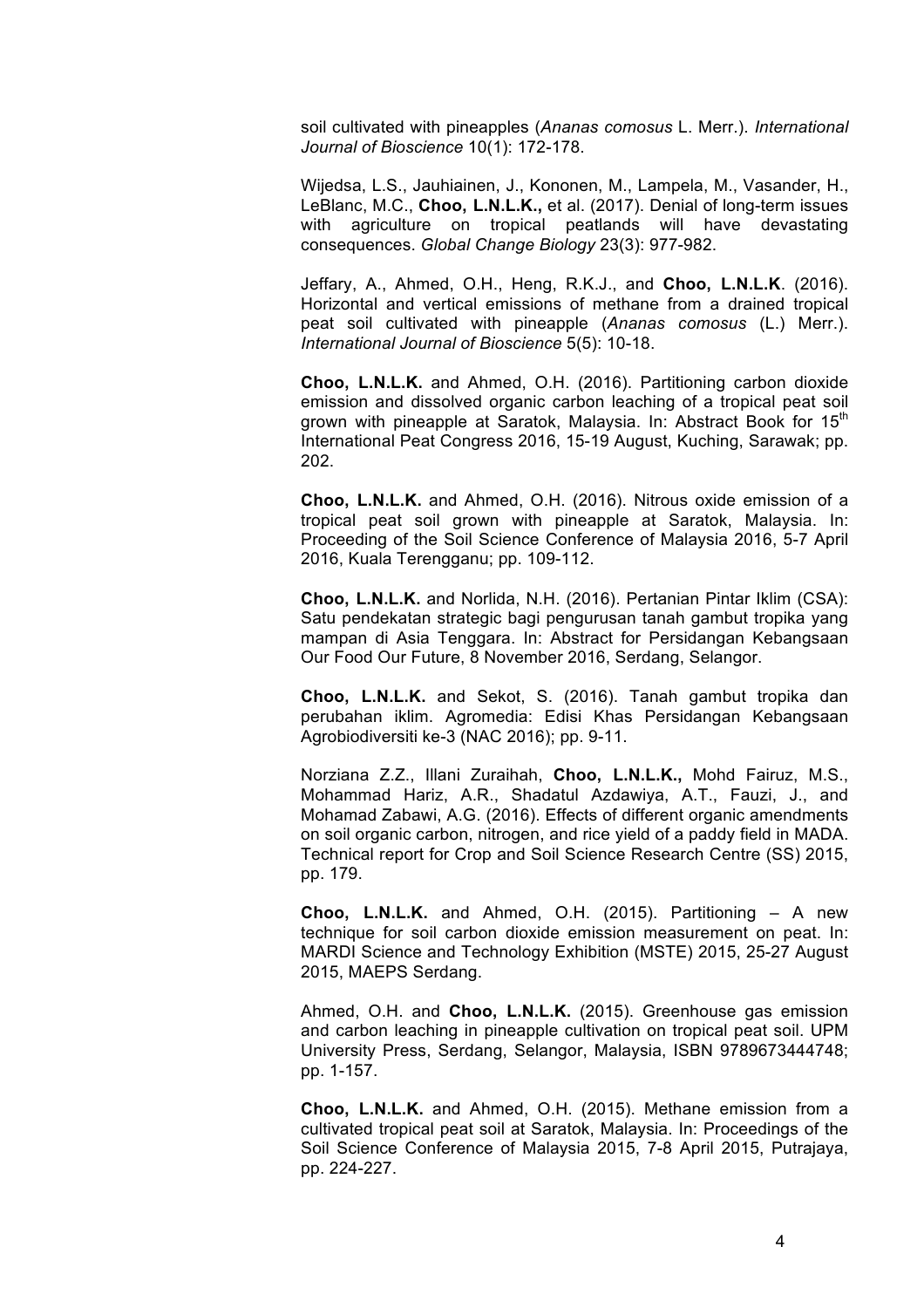Marshall, K.S. and **Choo, L.N.L.K.** (2015). Carbon dioxide emission from tropical peat suboxic horizon. In: Proceedings of the Soil Science Conference of Malaysia 2015, 7-8 April 2015, Putrajaya, pp. 231-234.

Norziana, Z.Z., Illani, Z.I., **Choo, L.N.L.K**., Mohd Fairuz, M.S., Mohammad Hariz, H.R., Shaidatul, A.A.T., Fauzi, J., and Mohamad Zabawi, A.G. (2015). Effects of different organic amendments on soil organic carbon, nitrogen, and rice yield of a paddy field in MADA. In: Proceedings of the Soil Science Conference of Malaysia 2015, 7-8 April 2015, Putrajaya, pp. 191-194.

**Choo, L.N.L.K.** and Ahmed, O.H. (2014). Partitioning carbon dioxide emission and assessing dissolved organic carbon leaching of drained peatland cultivated with pineapple at Saratok, Malaysia. *The Scientific World Journal* 2014, 906021, doi: 10.1155/2014/906021.

**Choo, L.N.L.K.** and Ahmed, O.H. (2014). Partitioning soil carbon dioxide emission and dissolved organic carbon leaching in drained tropical peatland. In: Proceedings of the Soil Science Conference of Malaysia, 8-10 April 2014, Perlis, pp. 76-78.

**Choo, L.N.L.K.** and Ahmed, O.H. (2014). Partitioning methane emission of a drained peatland cultivated with pineapple (*Ananas comosus* (L.) Merr.). In: Abstract Book for Agrobiodiversity and Agroenvironment Symposium (ABES) 2014, 15-18 September 2014, Kuching, Sarawak; pp. 70.

Marshall, K.S. and **Choo, L.N.L.K.** (2014). Morphological characteristics and multi directional  $CO<sub>2</sub>$  emission from tropical peat. In: Proceedings of the Soil Science Conference of Malaysia, 8-10 April 2014, Perlis, pp. 66- 70.

**Choo, L.N.L.K.** and Ismail, A.B. (2014). Kaedah mengelakkan kebakaran di tanah gambut. Agromedia Bil. 44, ISSN 1511-094X; pp. 26-28.

**Choo, LN.L.K.** and Ismail, A.B. (2014). Tanah gambut dan pelepasan gas karbon dioksida. Agromedia Bil. 44, ISSN 1511-094X; pp. 29-31.

Zulkefli, M., Choo, L.N.L.K., and Ismail, A.B. (2010). Soil CO<sub>2</sub> flux from tropical peatland under different land clearing techniques. Journal of Tropical Agriculture and Food Science 38(1): 131-137.

**Choo, L.N.L.K.** and Zulkefli, M. (2009). Potential of peat as a natural adsorbent in the removal of Cu, Fe, Mn, and Mg from hydroponic waste. In: Proceedings of the Soil Science Conference of Malaysia 2009, 13-15 April 2009, Kuala Terengganu; pp. 122-126.

**Choo, L.N.L.K.** and Zulkefli, M. (2008). The effect of compost with different inoculum sources on carbon dioxide emission. In: Proceedings of the Soil Science Conference of Malaysia, 15-17 April 2008, Ipoh, Perak; pp. 154-157.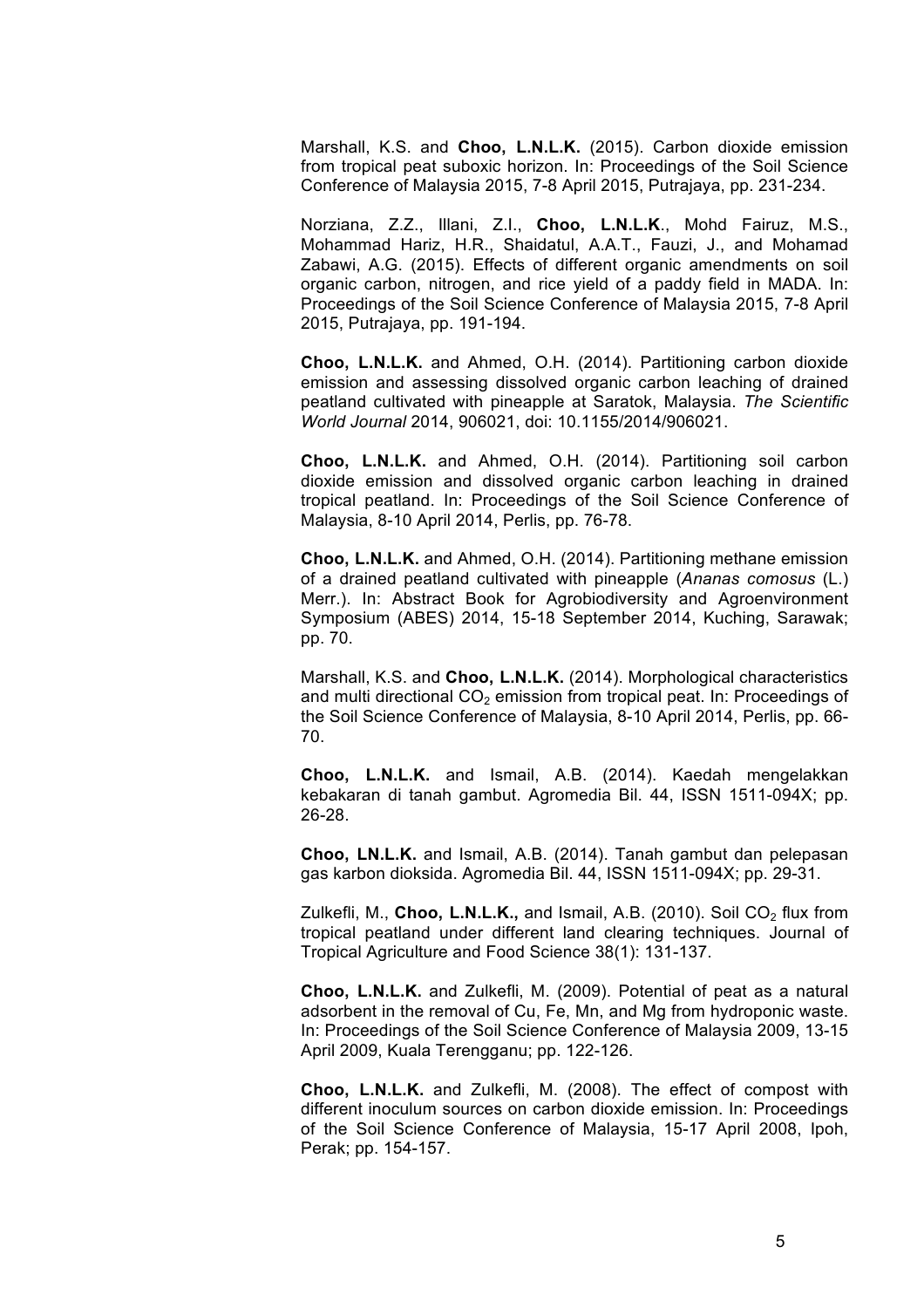Zulkefli, M., **Choo, L.N.L.K.,** Ismail, A.B., and Jamaludin, J. (2008). Soil carbon loss under different land clearing techniques and agriculture systems on tropical peatland. In: Proceedings of the International Symposium and Workshop on Tropical Peatland: Peat Development – Wise Use and Impact Management, 19-22 August 2008, Kuching, Sarawak; pp. 376-381.

**Choo, L.N.L.K.** (2008). Tanah gambut penjerap wap petrol. Agromedia Bil. 25, ISSN 1511-094X.

- **ORGANIZATIONAL SKILLS •** Publication committee member for Soil Science, Water, and Fertilizer Research Centre (SF) MARDI 2019
	- Technical committee member for ASEAN Microbial Biotechnology Conference (AMBC 3) 2018.
	- Extended abstract reviewer for the Proceedings of the National Agrobiodiversity Conference (NAC) 2016.
	- Technical committee member for Research Consultative Programme (RCP 2016) on Climate Change, Adaptation, and Mitigation for Agrobiodiversity and Environment Research Centre (BE) MARDI.
	- Organizing committee member for Publicity and Social for Malaysian Soil Science Conference 2009.

## *ACHIEVEMENTS*

- Honours/Awards Gold Medal Award for Knowledge Category MARDI Science and Technology Exhibition (MSTE) 2019 (MAEPS, Serdang): Pineapple residue ash: a greenhouse gas mitigation tool for tropical peat soils.
	- Gold Medal Award for Knowledge Category MARDI Science and Technology Exhibition (MSTE) 2018 (Malacca): Pineapple residue ash – the solution for nitrogen loss in peat.
	- Excellent Poster Presentation Award for Soil Science Conference of Malaysia 2016 (Kuala Terengganu): Nitrous oxide emission of a tropical peat soil grown with pineapple at Saratok, Malaysia.
	- Excellent Poster Presentation Award for Soil Science Conference of Malaysia 2015 (Putrajaya): Methane emission from a cultivated tropical peat soil at Saratok, Malaysia.
	- Bronze Medal Award for Knowledge Category MARDI Science and Technology Exhibition (MSTE) 2015 (MAEPS, Serdang): Partitioning – A new technique for soil carbon dioxide emission measurement on peat.